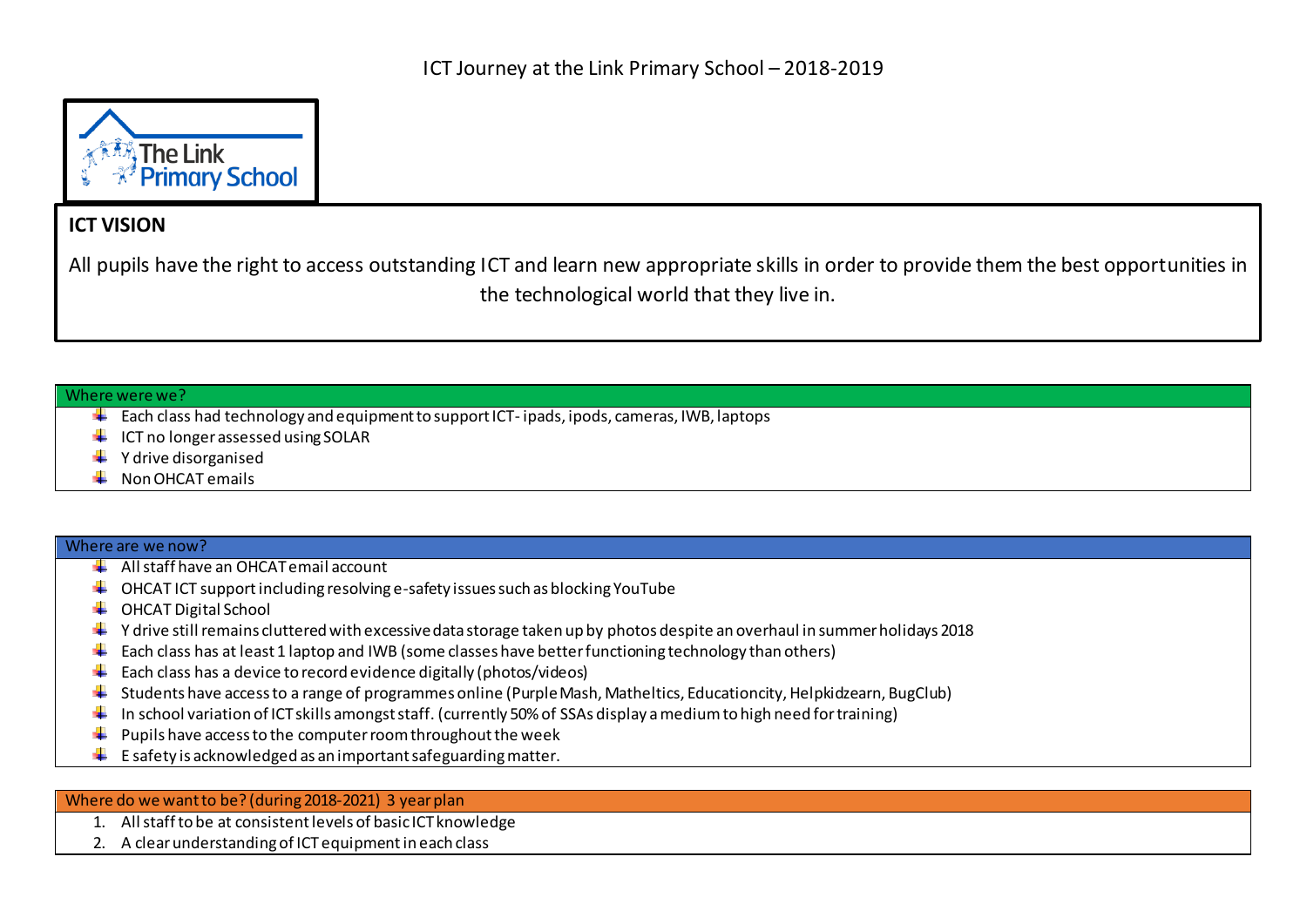- 3. A rolling programme of upgrading equipment planned
- 4. E safety is not just acknowledged as important but incorporated into the curriculum and daily use of technology
- 5. ICT sessions to have clear objectives and progression recorded
- 6. Y drive operating effectively and good level of datamanagement

| How will we get there?                               |                                                                     |                                                                                                                                                                                                                                                                                                                                                                                |                                                                       |                                                                               |                                                                                                                                                                                                                                                                                                                                                                                                                                           |  |  |  |  |  |
|------------------------------------------------------|---------------------------------------------------------------------|--------------------------------------------------------------------------------------------------------------------------------------------------------------------------------------------------------------------------------------------------------------------------------------------------------------------------------------------------------------------------------|-----------------------------------------------------------------------|-------------------------------------------------------------------------------|-------------------------------------------------------------------------------------------------------------------------------------------------------------------------------------------------------------------------------------------------------------------------------------------------------------------------------------------------------------------------------------------------------------------------------------------|--|--|--|--|--|
| Target                                               |                                                                     | Action                                                                                                                                                                                                                                                                                                                                                                         | Lead                                                                  | Timescale                                                                     | Impact (by July 2019)                                                                                                                                                                                                                                                                                                                                                                                                                     |  |  |  |  |  |
| 1.<br>of basic ICT<br>knowledge                      | All staff to be at<br>consistent levels                             | SSA audit of skills in ICT<br>$\bullet$<br>Teacher audit of skills in ICT<br>$\bullet$<br>Therapist audit of skills in ICT<br>$\bullet$<br>Training folders developed for each individual staff to<br>$\bullet$<br>address their areas of development which can<br>support their continued development of skills<br>Training sessions delivered in key areas of<br>development | <b>Nic</b><br><b>Nic</b><br>Nicand highly<br>skilled<br>SSAs/teachers | September 18<br>October 18<br>October 18<br>December 18<br>October<br>onwards | All staff needs will be clear<br>$\bullet$<br>Training sessions will introduce staff to<br>$\bullet$<br>new skills<br>Staff will have a personal ICT folder which<br>$\bullet$<br>they can continue to refer to as their<br>confidence from training grows with new<br>skills form training sessions<br>Delivery of curriculum including ICT and<br>$\bullet$<br>resources will improve due to staff<br>confidence and speed in using ICT |  |  |  |  |  |
| 2.<br>A clear<br>of ICT<br>each class                | understanding<br>equipmentin                                        | ICT equipment audit<br>$\bullet$                                                                                                                                                                                                                                                                                                                                               | <b>Nic</b>                                                            | November 18                                                                   | A clear understanding of the needs for ICT<br>$\bullet$<br>equipment in each class                                                                                                                                                                                                                                                                                                                                                        |  |  |  |  |  |
| A rolling<br>3.<br>upgrading<br>equipment<br>planned | programme of                                                        | Information from above audit collated and a plan of<br>$\bullet$<br>purchasing upgraded and appropriate equipment<br>drawn up.<br>Research into financial schemes which could aid in<br>$\bullet$<br>purchasing new equipment<br>Starting to purchase equipment in order of greatest<br>$\bullet$<br>need                                                                      | <b>Nic</b>                                                            | December 18<br>Ongoing                                                        | Fair distribution of ICT equipment<br>$\bullet$<br>Updated access to ICT equipment<br>$\bullet$<br>ICT embedded into the teaching and<br>$\bullet$<br>learning of students                                                                                                                                                                                                                                                                |  |  |  |  |  |
| 4.<br>just                                           | E safety is not<br>acknowledged<br>as important but<br>incorporated | <b>Staff training</b><br>$\bullet$<br>Esafety modules of IPC for appropriate classes<br>$\bullet$<br>Esafety incorporated into Relationships Education<br>curriculum                                                                                                                                                                                                           | <b>DSLs</b><br><b>CT</b><br>Nic/CT                                    | Spring 19<br>Spring 19<br>Summer 19                                           | Pupils will be more knowledgeable in E<br>$\bullet$<br>safety<br>Whole school safeguarding culture<br>$\bullet$<br>surrounding computer use.                                                                                                                                                                                                                                                                                              |  |  |  |  |  |